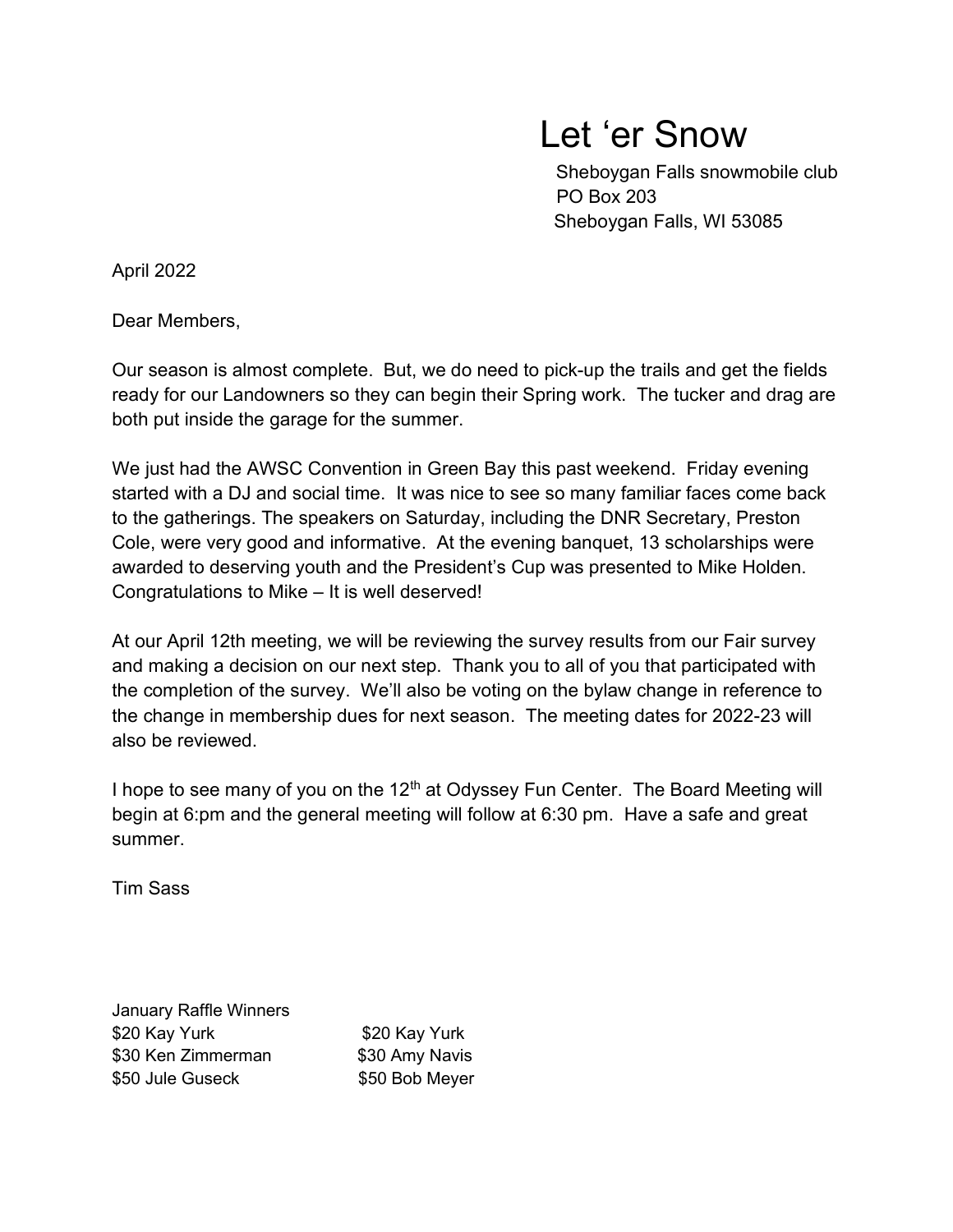February Winners \$20 Chris Raab \$20 Mark Vollbrecht \$30 Curtis Fredrichs \$30 Lloyd Feldman \$50 Nicole Navis \$50 Karen McCoy

March Winners \$20 John Sculte \$20 Dave Lubach

\$30 Tim Armstrong \$30 Doug Gregoire \$50 Todd Krahn \$50 Dave Schrader

# Food Pantry Items accepted at each meeting

Meeting Location

## Odyssey Fun Center

### Meetings: Board 6:00pm Member 6:30pm second Tuesday of each month

#### Committees Chairperson:

| Let 'er Snow Newsletter:   | Nick Wilterdink     | Phone-698-9182    |
|----------------------------|---------------------|-------------------|
| Trail master:              | <b>Rick Yurk</b>    | Phone – 458-6958  |
| <b>Tucker Maintenance:</b> | <b>Tim Sass</b>     | Phone $-467-6712$ |
| <b>Food Pantry</b>         | <b>Lee Gumm</b>     |                   |
| <b>Fundraisers:</b>        | <b>Steve Heirs</b>  | Phone $-467-8455$ |
|                            |                     |                   |
|                            | <b>Pam Theobald</b> | Phone $-467-6518$ |
| Club Ride:                 | Mary Holden         | Phone: 467-2340   |

### Sheboygan Falls Snowmobile Association Board 2021-2022

| President:      | Tim Sass        | Phone $-467 - 6712$ |
|-----------------|-----------------|---------------------|
| Vice President: | Steve Heirs     | Phone $-467 - 8455$ |
| Secretary:      | Nick Wilderdink | Phone -698-9182     |
| Treasurer:      | Colleen Sass    | Phone $-467 - 6712$ |
| Board Members:  | Rick Yurk       | Phone $-458 - 6958$ |